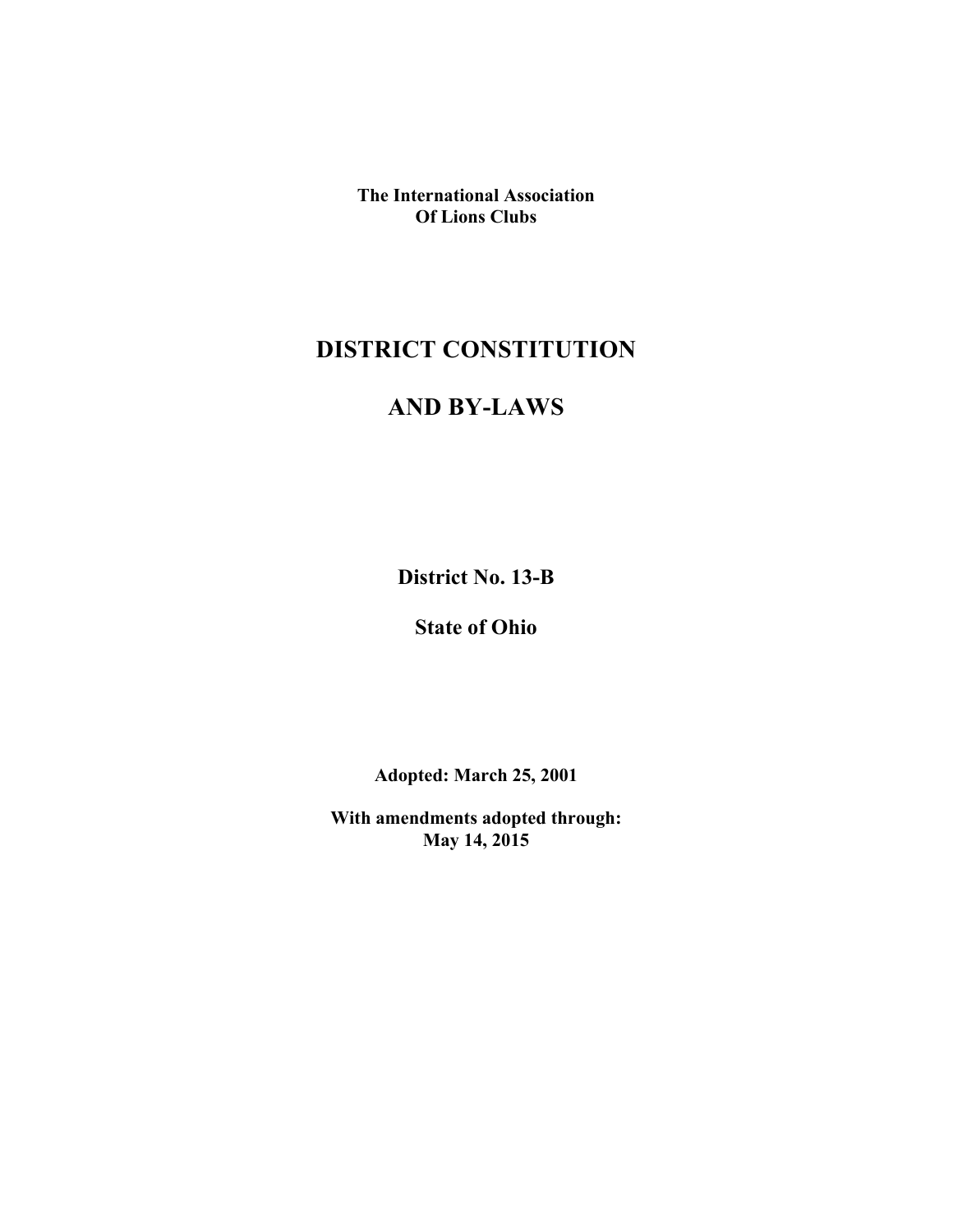#### THE INTERNATIONAL ASSOCIATION OF LIONS CLUBS DISTRICT CONSTITUTION AND BY-LAWS

# **ARTICLE I**

# **Name**

Section 1. This Organization shall be known as District No. 13-B of The International Association of Lions Clubs (hereinafter referred to as "Lions Clubs International").

# **ARTICLE II Objects**

Section 1. To provide an administrative structure with which to advance the Purpose and Objects of Lions Clubs International in this District.

# **ARTICLE III Membership**

Section 1. The members of this Organization shall be all Lions Clubs in the District chartered by Lions Clubs International.

The boundary lines of this District shall be as follows: Ottawa, Sandusky, Erie, Lorain, Seneca, Huron, Wyandot, Crawford, Richland, and Ashland counties.

# **ARTICLE IV District Organization**

## Section 1. **Cabinet and Officers**

- A. The District shall have a District Cabinet composed of the District Governor, the Immediate Past District Governor, the 1st Vice District Governor, the 2nd Vice District Governor, the Region Chairman (if the position is utilized during the District Governor's term), the Zone Chairmen, a Cabinet Secretary, a Cabinet Treasurer, and all committee District appointees and all Past District Governors in good standing. The members of the District Cabinet shall be the Officers of the District. Each such Officer shall be a member in good standing of a Lions Club in good standing in the District.
- B. The District Governor, 1<sup>st</sup> Vice District Governor, and 2nd Vice District Governor shall be elected at the annual convention of the District. The District Governor shall appoint, by the time he/she takes office, the Cabinet Secretary, one Region Chairman for each Region (if the position is utilized during the District Governor's term), and one Zone Chairman for each Zone in the District. A Cabinet Treasurer shall be appointed every three (3) years.
- C. Any vacancy in any District office, except that of District Governor, 1st Vice District Governor, or 2<sup>nd</sup> Vice District Governor, shall be filled by appointment of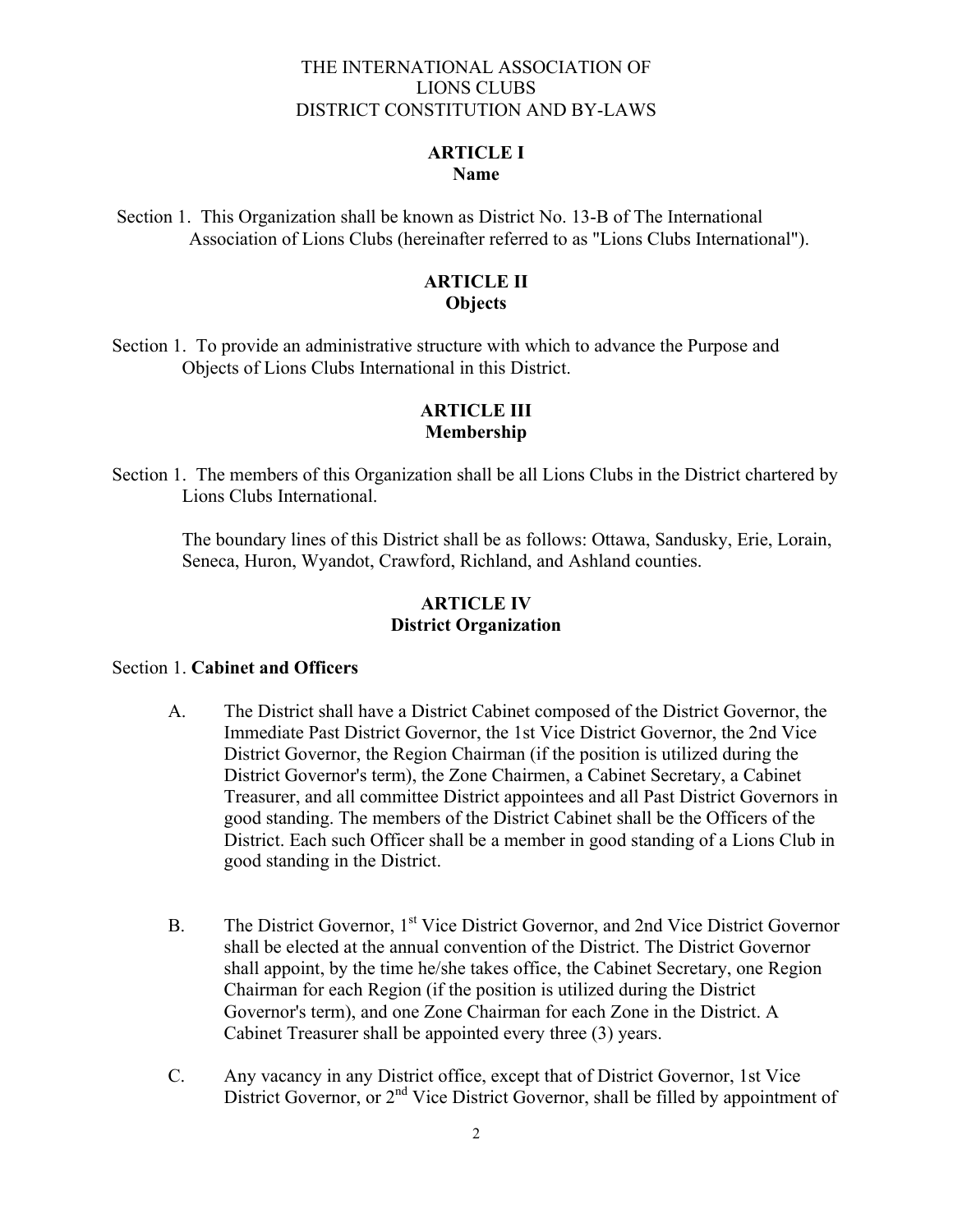the District Governor for the unexpired term thereof. In filling any vacancy arising in the office of 1st Vice District Governor or 2<sup>nd</sup> Vice District Governor, the District shall convene a meeting of the members of the existing cabinet as provided for in the International Constitution and By-Laws and all Past District Governors who are members in good standing of a chartered Lions Club in good standing in the District. It shall be the duty of the attendees at this meeting to appoint a qualified club member as  $1<sup>st</sup>$  Vice District Governor or  $2<sup>nd</sup>$  Vice District Governor for the remainder of the term. In filling said vacancy, it shall be the duty of the District Governor, or if not available, the most recent Past District Governor who is available, to send out invitations to attend said meeting and it shall also be his/her responsibility to preside as chairman of the meeting. The chairman shall convey the results to the international office within seven (7) days together with evidence of invitations sent and meeting attendance. Each Lion who is entitled to receive an invitation to attend and is present at said meeting shall be entitled to cast one vote for the Lion of his/her choice.

- D. Each Region and Zone Chairman shall:
	- 1. Be an active member in good standing in his/her respective Region or Zone; and
	- 2. Have served or will have served at the time of taking office as Region or Zone Chairman, as president of a Lions Club for a full term or major portion thereof, and a member of the Board of Directors of a Lions Club for no less than two (2) additional years.
- E. If any Regional Chairman or Zone Chairman shall cease to be a member of a Club in the Region or Zone as the case may be, to which he/she was appointed, his/her term of office shall thereupon cease and the District Governor shall appoint a successor to fill said office. Provided, however, the District Governor in his/her discretion may determine not to use the position of Region Chairman for the remainder of the term.
- F. No salary shall be paid to any officer of the District.

#### Section 2. **District Cabinet Meetings**

- A. **Regular.** A regular meeting of the Cabinet shall be held in each quarter of the fiscal year. Ten (10) days written notice of meetings setting forth a time and place determined by the District Governor shall be given to each member by the Cabinet Secretary.
- B. **Special.** Special meetings of the Cabinet may be called by the District Governor at his/her discretion, and shall be called upon written request made to the District Governor or the Cabinet Secretary by a majority of the members of the Cabinet. Not fewer than five (5) nor more than ten (10) days written notice of special meetings, setting forth the purposes thereof and a date, time, and place determined by the District Governor, shall be given to each member by the Cabinet Secretary.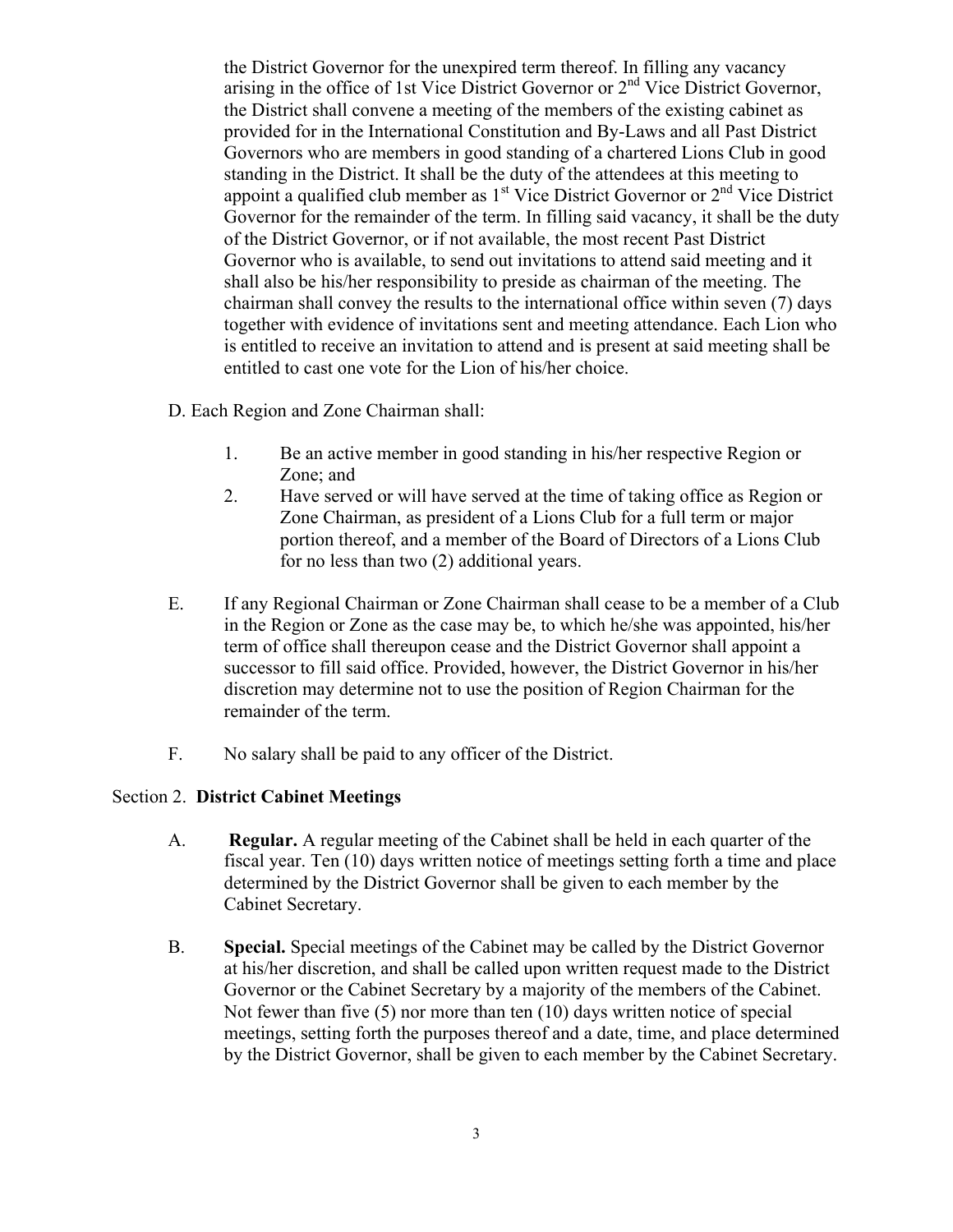C. **Quorum and Vote.** The attendance of a majority of the members of the Cabinet shall constitute a quorum for any meeting thereof. In all such meetings, the voting privilege shall extend to the District Governor, the Immediate Past District Governor, 1st Vice District Governor, 2nd Vice District Governor, the Region Chairmen (if the position is utilized during the District Governor's term), the Zone Chairmen, the Cabinet Secretary, the Cabinet Treasurer, all District appointees, and all Past District Governors in good standing.

# Section 3. **Regions and Zones**

- A. The District Governor shall divide the District into Regions of no more than sixteen (16) and no fewer than ten (10) Lions Clubs, and each such Region into Zones of no more than eight (8) and no fewer than four (4) Lions Clubs, giving due regard to the geographical locations of the clubs. All such Regions and Zones shall be subject to change by the District Governor when, in his/her sole discretion, he/she shall deem the same necessary to the best interests of Lions Clubs International.
- B. **Regional Meetings.** Meetings of representatives of all clubs in a Region, with the Region Chairman (if the position is utilized during the District Governor's term) or other District cabinet member as may be assigned by the District Governor presiding, shall be held during the fiscal year at times and places fixed by the Zone Chairman or other assigned cabinet member of the respective Region.
- C. **Zone Meetings.** Meetings of representatives of all the clubs in a Zone, with the Zone Chairman presiding, shall be held during the fiscal year at times and places fixed by the Zone Chairman of the respective Zone.

#### Section 4. **District Committees**

- A. **District Governor's Advisory Committee.** In each Zone, the Zone Chairman, the Presidents, the 1st Vice Presidents, and the Secretaries of the clubs in the Zone shall compose a District Governor's Advisory Committee, with the Zone Chairman as Chairman thereof. At a date, time, and place called by the Zone Chairman, this Committee shall hold a first meeting within ninety (90) days after the adjournment of the preceding International Convention; a second meeting in the month of November, a third meeting in the month of February or March.
- B. **District Governor's Honorary Committee.** The District Governor may appoint a District Governor's Honorary Committee composed of Past International Officers who are members in good standing of clubs within the District. This Committee shall meet when and as called upon by the District Governor.

# **ARTICLE V District Administration Fund**

Section 1. To provide revenue to defray the non-convention administrative expenses of the District, an annual District Administration Fund Per Capita Tax of (set out value in national currency) is hereby levied upon each member of each club in the District. It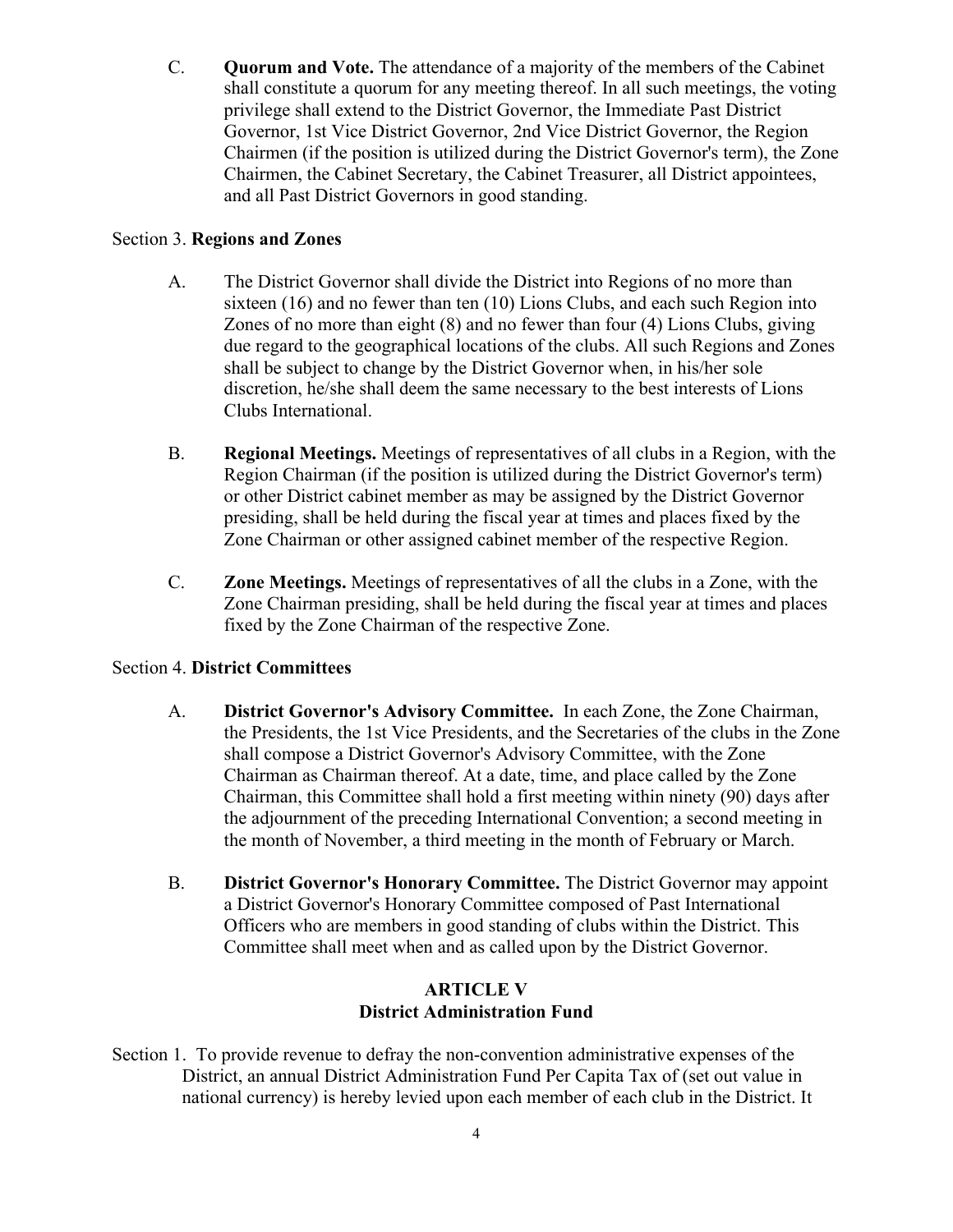shall be collected and paid in advance by each club in two (2) semi-annual payments as follows: (value in national currency) per club member on November 30 of each year to cover the semi-annual period January 1 to June 30; and (value in national currency) per club member on May 31 of each year to cover the semi-annual period July 1 to December 31. Said tax shall be so paid to the Cabinet Treasurer by each club, except newly chartered and reorganized clubs, which shall collect and pay said per capita tax on a pro-rata basis from the first day of the second month following the date of their organization or reorganization, as the case may be. Said per capita tax shall be disbursed only for non-convention administrative expenses of the District and only upon approval by the District Governor. Disbursements therefrom shall be by checks drawn and signed by the Cabinet Treasurer. Any club hosting the District Convention, in order to qualify for assistance from the District Convention Fund, must submit a budget to the Cabinet at the second meeting in the fiscal year of the convention, and a final report at the August meeting following the convention.

- A. To provide additional revenue to defray the non-convention administrative expenses of the District, an additional annual District Administration Fund Per Capita Tax of \$1.00 is hereby levied upon each Club in the District. It shall be collected as stated in Article V, Section 1.
- Section 2. Registration of the District Governor and spouse in connection with his/her attending the International Convention shall be considered a District administrative expense.
- Section 3. The District Governor and his/her Cabinet shall not incur obligations in any fiscal year which will effect an unbalanced budget or deficit in said fiscal year.
- Section 4. The Cabinet Treasurer shall be bonded in such amount and with such surety company as shall be approved by the District Governor and the cost of same shall be an administrative expense.
- Section 5. The District Governor shall provide for an annual or more frequent audit of the books and accounts of the Cabinet Treasurer, and a statement of the financial condition of the District shall be sent to Lions Clubs International and each club in the District within sixty (60) days after the close of the fiscal year by the District Governor then in office.
- Section 6. Monies raised or collected by District Committees or Zones and/or any other subentity, excluding clubs, shall be deposited in the District Treasury and kept as an individual restricted account. Distribution by the Cabinet Treasurer upon proper documentation by committee, zone or sub-entity.

# **ARTICLE VI District Convention**

Section 1. An Annual Convention of the District shall be held in each year prior to the International Convention with the date and place selected by the District Governor. A meeting of the registered delegates of the District in attendance at the Annual Convention of the Multiple District of which this District shall be a part may constitute the annual convention of the District.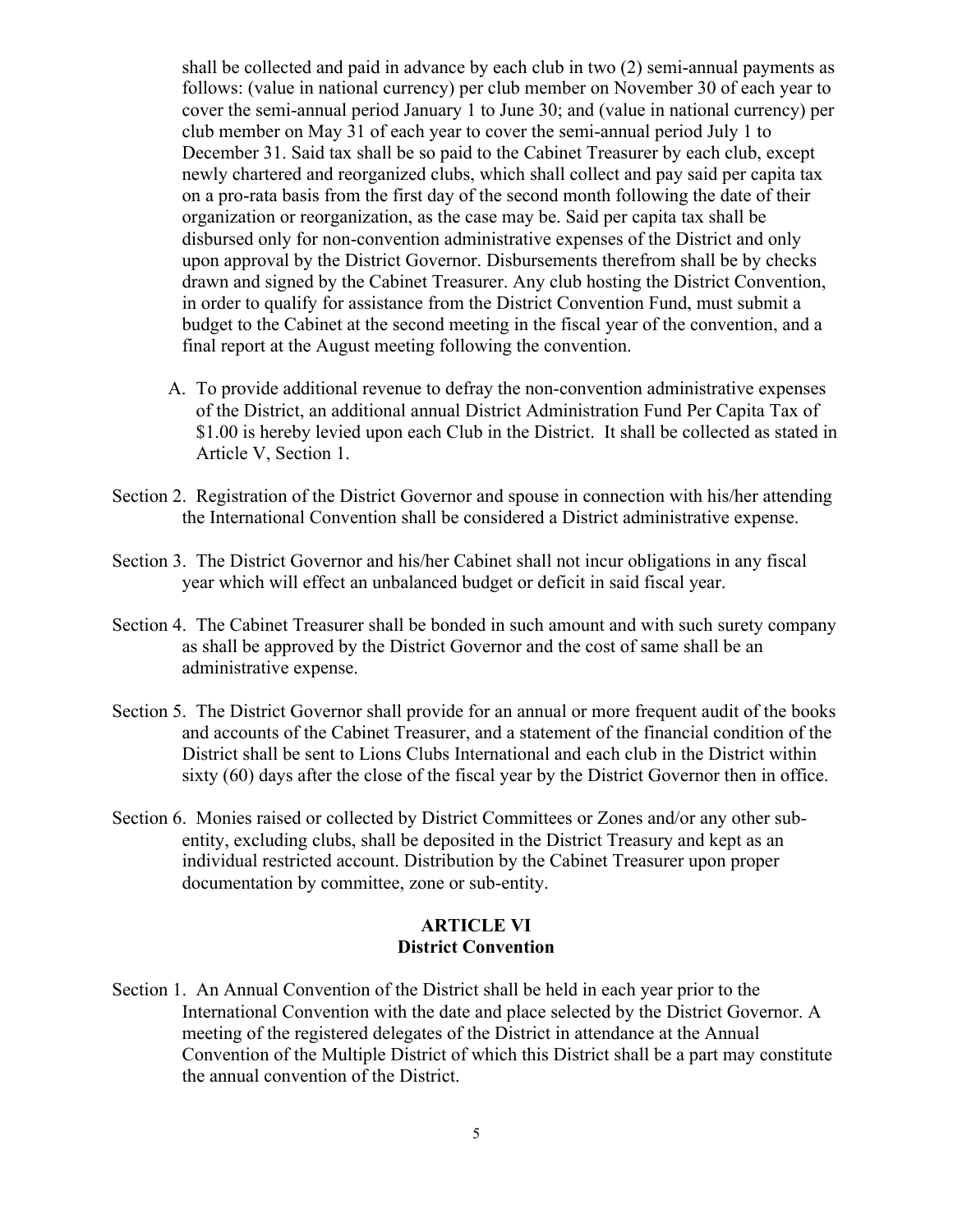- Section 2. The members of the District Cabinet shall be the officers of the Annual District Convention.
- Section 3. Each chartered club in good standing in Lions Clubs International and the District shall be represented by one or more delegates at the annual District convention and shall be entitled in each such convention to one voting delegate and one alternate for each ten members, or major fraction thereof, of said club as shown by the records of the International Office on the first day of the month last preceding that month during which the convention is held. The major fraction referred to in this section shall be five or more members. Each certified delegate present in person may cast one vote only for each office to be filled by, and one vote only on each issue to be voted on by the members of said convention. Unless otherwise specified herein, the affirmative vote of a majority of the delegates voting on any question shall be the act of the convention. Delinquent dues may be paid and good standing acquired at any time prior to the close of credential certification, as such closing time shall be established by the rules of the respective convention.
- Section 4. All Past District Governors in good standing shall be delegates-at-large at the District Convention.
- Section 5. The attendance in person of a majority of the delegates registered at a convention shall constitute a quorum at any session of the convention.
- Section 6. Within sixty (60) days after the close of each Single and Sub- District Convention, the Secretary thereof shall transmit one copy of the complete proceedings thereof to the International Office. Upon written request from any club in the respective District a copy shall be furnished to said club.

# **ARTICLE VII District Convention Contingency Fund**

- Section 1. An annual per capita District Convention Fund Tax of twenty (25) cents may be levied upon each member of each club in the District until a maximum of ten thousand  $(10,000)$  dollars is reached in a Fund. At such time the tax of twenty  $(25)$  cents per member will be suspended until such time as the fund falls below ten thousand  $($10,000)$  dollars at which time the tax of twenty (25) cents per member will be reinstated. The Tax shall be collected and paid in advance by each club, except newly chartered and reorganized clubs, in one (1) annual payment, with billing of said tax to be based upon the roster of each club as of November 30. This tax shall be collected from the clubs by, and be remitted to the Cabinet Treasurer, who shall deposit the monies so collected in the District Treasury in a fund designated the District Convention Fund. Any club which is chartered or reorganized in a current fiscal year shall collect and pay said convention per capita tax for said fiscal year on a pro-rata basis from the first day of the second month following the date of its organization, as the case may be.
- Section 2. The monies collected by the per capita District Convention Contingency Fund shall be used exclusively for defraying expenses of District Conventions, if and when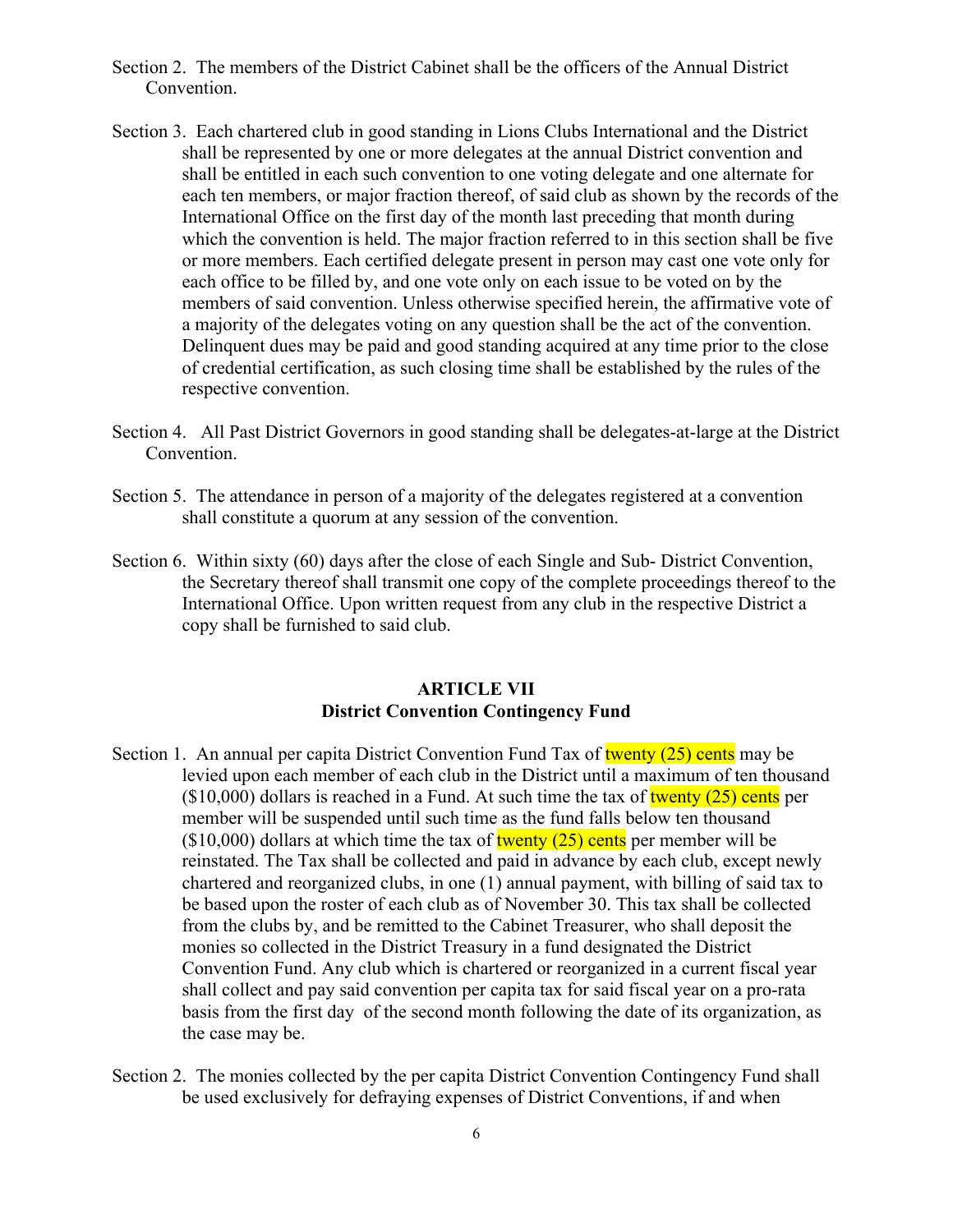unusual circumstances arise or are experienced by the host club beyond the convention budget as approved by the cabinet, and shall be expended only by District checks drawn and signed by the Cabinet Treasurer, following approval by the District Cabinet.

Section 3. The District Governor shall provide for an annual or more frequent audit of the District Convention Contingency Fund and shall give an annual financial report of said Funds to each annual District convention.

#### **ARTICLE VII-A District Convention Operation Fund**

- Section 1. Such fee as the District Governor shall set may be collected, under procedures set by the District Governor, from each delegate, alternate and guest attending the District Convention to defray the actual cost of convention meals, entertainment, speaker's expenses and fees, meeting space; and other recognized amenities associated with a District Convention. Also included in the fund is any additional monies raised by raffle, silent auctions, special activities, rebated etc.
- Section 2. In any fiscal year, any balance remaining in the District Convention Operation Fund, after payment of all Convention Administrative expenses in that year, shall go to the General Operating Fund with recommendation from the host club. Final determination approved by the District Cabinet. The host club shall not profit by more than two hundred dollars (\$200) on any District Convention.
- Section 3. The monies collected by the per capita District Convention Contingency Fund Tax may be used in the event of unforeseen losses by the Host club of the District Convention, If and when unusual circumstances arise or experienced by the Host Club beyond the convention budget as approved by the cabinet, and shall be expended only by District checks drawn and signed by the Cabinet Treasurer, following approval by the District Cabinet.
- Section 4. The District Governor shall provide for an annual or more frequent audit of the District Convention Operational Fund and shall give an annual financial report of said Funds to each annual District convention.

#### **ARTICLE VIII Amendments**

- Section 1. This Constitution may be amended only at a District Convention by resolution reported by the Convention Committee on Constitution and By-Laws and adopted by the affirmative vote of two-thirds (2/3) of the votes cast.
- Section 2. When amendments to the International Constitution and By-Laws are passed at the International Convention, any amendments that would have an effect on this District Constitution and By-Laws shall be automatically updated in this District Constitution and By-Laws at the close of the convention.
- Section 3. No amendment shall be so reported or voted upon unless the same shall have been furnished in writing to each club no less than thirty (30) days prior to the convening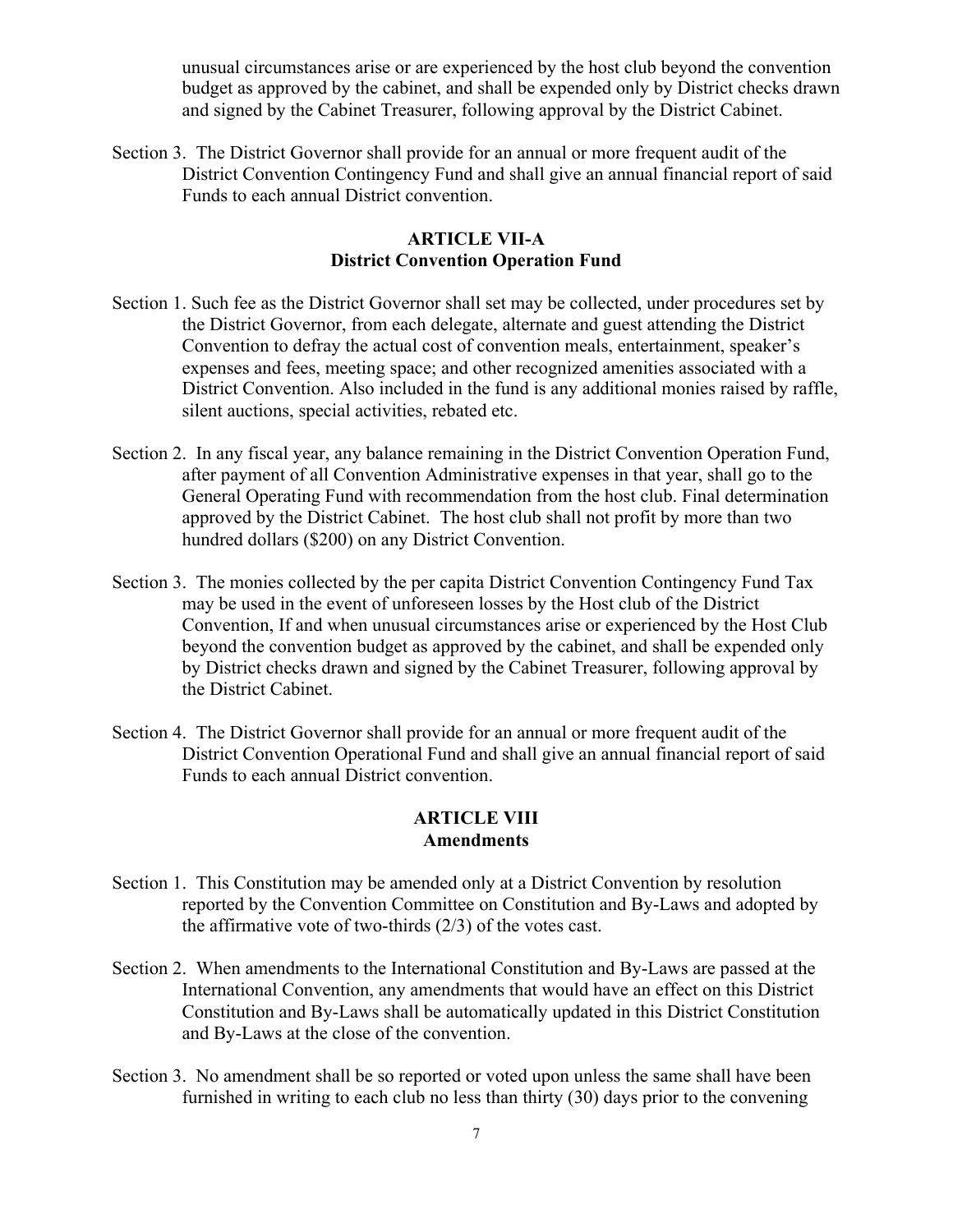date of the Annual Convention with notice that the same will be voted upon at said Convention.

Section 4. Each amendment shall take effect at the close of the Convention at which adopted unless otherwise specified in the amendment.

#### **BY-LAWS**

#### **ARTICLE 1 District Nominations and Elections**

- Section 1. The District Governor shall receive, by written notification at least sixty (60) days prior to the District Convention, the intentions of the candidates.
- Section 2. Any qualified member of a club in the District seeking the office of District Governor shall file his/her intention to so run in writing with the District Governor at least sixty (60) days prior to the District Convention, and furnish therewith evidence of his/her compliance with the qualifications for said office set out in the International Constitution and By-Laws. If none are so received and/or so qualified, then, but then only, nominations for the office may be made from the floor. A candidate shall be allowed one nominating speech of no more than five minutes duration, and two seconding speeches of no more than three minutes duration each.
- Section 3. Any qualified member of a club in the District seeking the office of  $1<sup>st</sup>$  Vice District Governor shall file his/her intention to run in writing with the District Governor at least sixty (60) days prior to the District Convention, and furnish therewith evidence of his/her compliance with the qualifications for said office set out in the International Constitution and By-Laws. If none are so received and/or so qualified, then, but then only, nominations for the office may be made from the floor. A candidate shall be allowed one nominating speech of no more than five minutes duration, and two seconding speeches of no more than three minutes duration each.
- Section 4. Any qualified member of a club in the District seeking the office of 2nd Vice District Governor shall file his/her intention to run in writing with the District Governor at least sixty (60) days prior to the District Convention, and furnish therewith evidence of his/her compliance with the qualifications for said office set out in the District Constitution and By-Laws. The District Governor's Honorary Committee will interview all candidates prior to the District Convention. If none are so received and/or so qualified, then, but then only, nominations for the office may be made from the floor. A candidate shall be allowed one nominating speech of no more than five minutes duration, and two seconding speeches of no more than three minutes duration each.
- Section 5. The election for District Governor, 1st Vice District Governor and 2nd Vice District Governor shall be by secret ballot.
- Section 7. In case there is more than one candidate, the candidate receiving a simple majority of the votes cast shall be declared elected. If, on the first ballot, no candidate receives a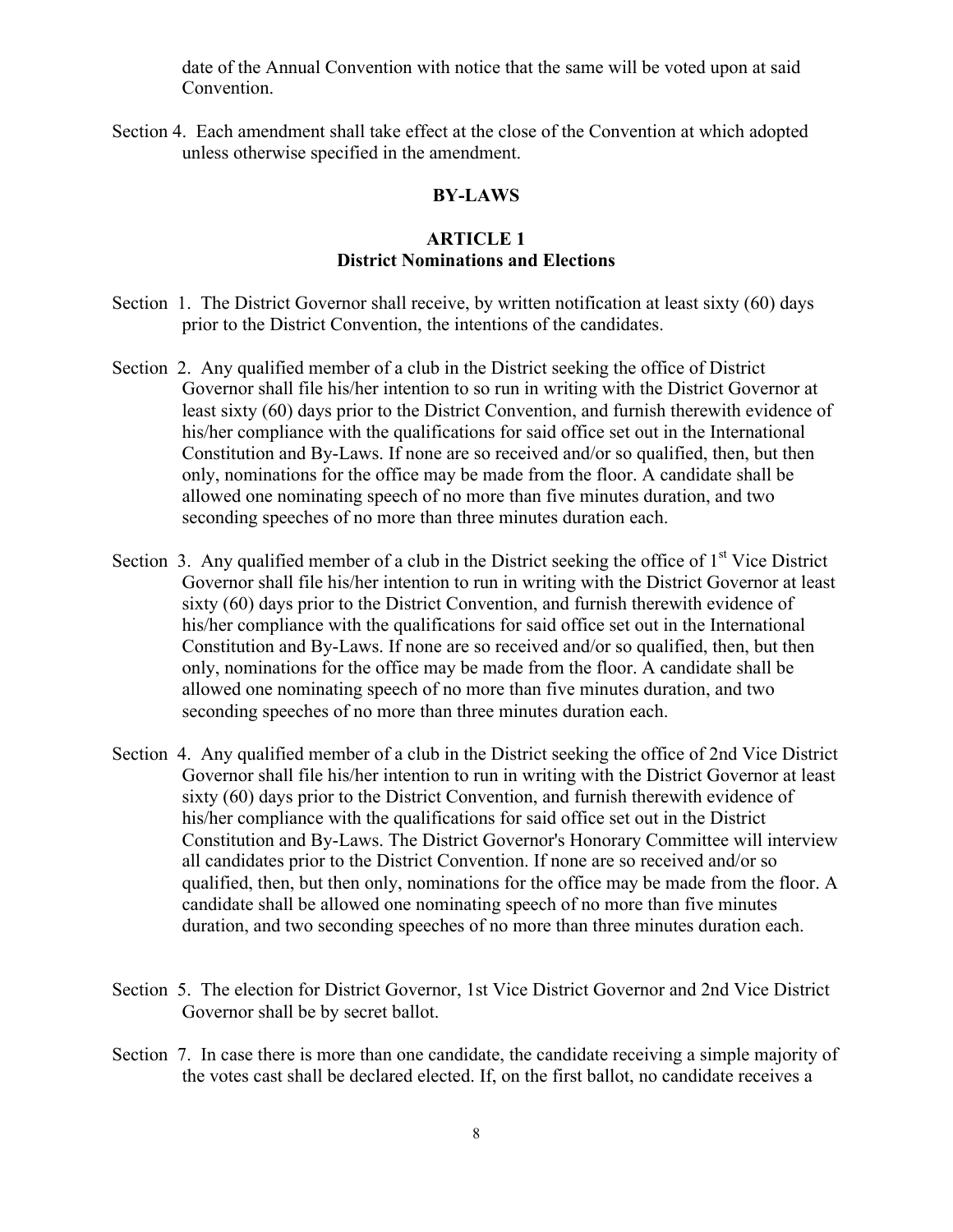majority, the candidate receiving the lowest number of votes shall be eliminated and balloting shall continue until one candidate receives a majority.

Section 8. In the event of a vacancy in the office of District Governor, the same shall be filled in accordance with the provisions of the International Constitution. The remaining Cabinet officers and members of the District Governor's Honorary Committee shall convene at a date, time, and place called and determined by the Immediate Past District Governor to pick a replacement for recommendation to the International Board of Directors. (See Exhibit B at the end of this booklet.)

# **ARTICLE II Duties**

- Section 1. **District Governor.** Under the general supervision of the International Board of Directors, he/she shall represent the Association in his/her District. In addition, he/she shall be the chief administrative officer of this District and shall have direct supervision over the Vice District Governor, Deputy District Governor, Region Chairmen, the Zone Chairmen, the Cabinet Secretary, the Cabinet Treasurer, and such other Cabinet members as may be provided for in this Constitution By-Laws. His/her specific responsibilities shall be to:
	- (a) Further the purposes and objects of this Association;
	- (b) Supervise the organization of new Lions Clubs;
	- (c) Preside when present, over cabinet, convention and other District meetings. During any period he/she is unable to so preside, the presiding officer at any such meeting shall be the  $1<sup>st</sup>$  Vice District Governor. If the  $1<sup>st</sup>$  Vice District Governor is unable to preside, the presiding officer shall be the  $2<sup>nd</sup>$  Vice District Governor, but if he/she is not available the District Officer chosen by the attending members shall preside;
	- (d) Promote cordial relations among the chartered Lions Clubs;
	- (e) Endeavor to visit each club at least once during his/her term of office;
	- (f) Exercise such supervision and authority over cabinet officers and District committee appointees as is provided for in this Constitution;
	- (g) Submit a current itemized statement of total District receipts and expenditures to his/her District Convention or annual meeting of his/her District at a Multiple District Convention;
	- (h) Deliver, forthwith, at the termination of his/her term of office, all District accounts and records to his/her successor in office;
	- (i) Report all known violations of the use of the Association name and emblem;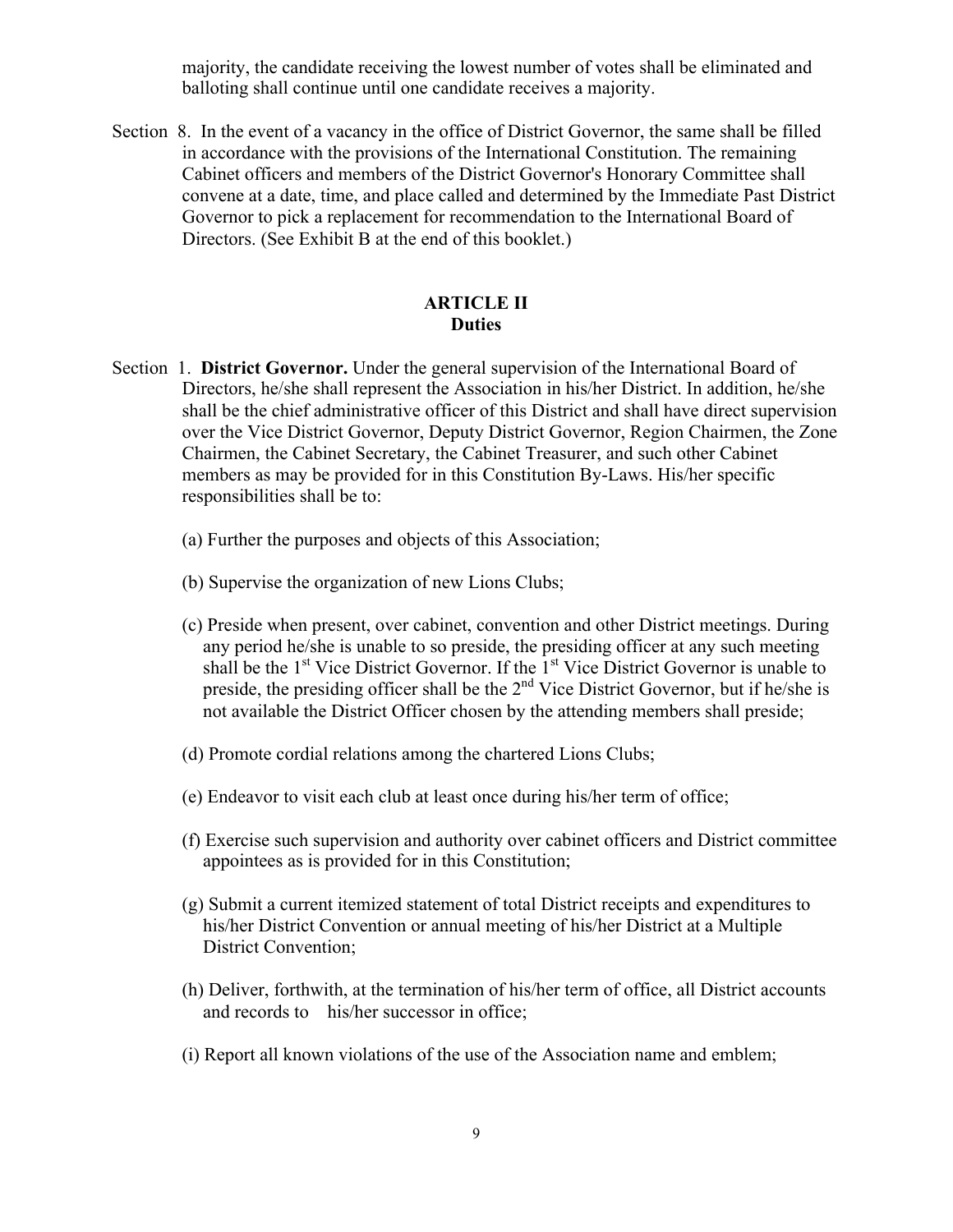- (j) Perform such other functions and acts as shall be required of him/her by the International Board of Directors through the District Governor's Manual and other directives.
- Section 2. **1st Vice District Governor.** The 1st Vice District Governor, subject to the supervision and direction of the District Governor, shall be chief administrative assistant to the District Governor. His/her specific responsibilities shall be to:
	- (a) Further the purposes and objects of this Association;
	- (b) Familiarize himself/herself with the duties of the District Governor so in the event of a vacancy in the office of District Governor he/she will be better prepared to assume the duties and responsibilities of said office;

(c) Perform such administrative duties as may be assigned to him/her by the District Governor;

- (d) Perform such other functions and acts as may be required of him/her by the International Board of Directors through the 1<sup>st</sup> Vice District Governor's Manual and other directives;
- (e) Actively participate in all cabinet and council meetings and conduct all meetings in the absence of the. District Governor;
- (f) Participate in the preparation of the District budget;
- (g) Be actively engaged in all matters to be continued during the next year;
- (h) Participate in the review of the strengths and weaknesses of the clubs of the District;
- (i) At the request of the District Governor supervise appropriate District committees.

(j) Endeavor to visit each club in his assigned Region at least once during his/her term of office;

Section 3. **2nd Vice District Governor.** The 2nd Vice District Governor, subject to the supervision and direction of the District Governor, shall be an administrative assistant to the District Governor. His/her specific responsibilities shall be to:

(a) Further the purposes and objects of this Association;

(b) Familiarize himself/herself with the duties of the  $1<sup>st</sup>$  Vice District Governor so in the event of a vacancy in the office of 1<sup>st</sup> Vice District Governor he/she will be better prepared to assume the duties and responsibilities of said office;

(c) Perform such administrative duties as may be assigned to him/her by the District Governor;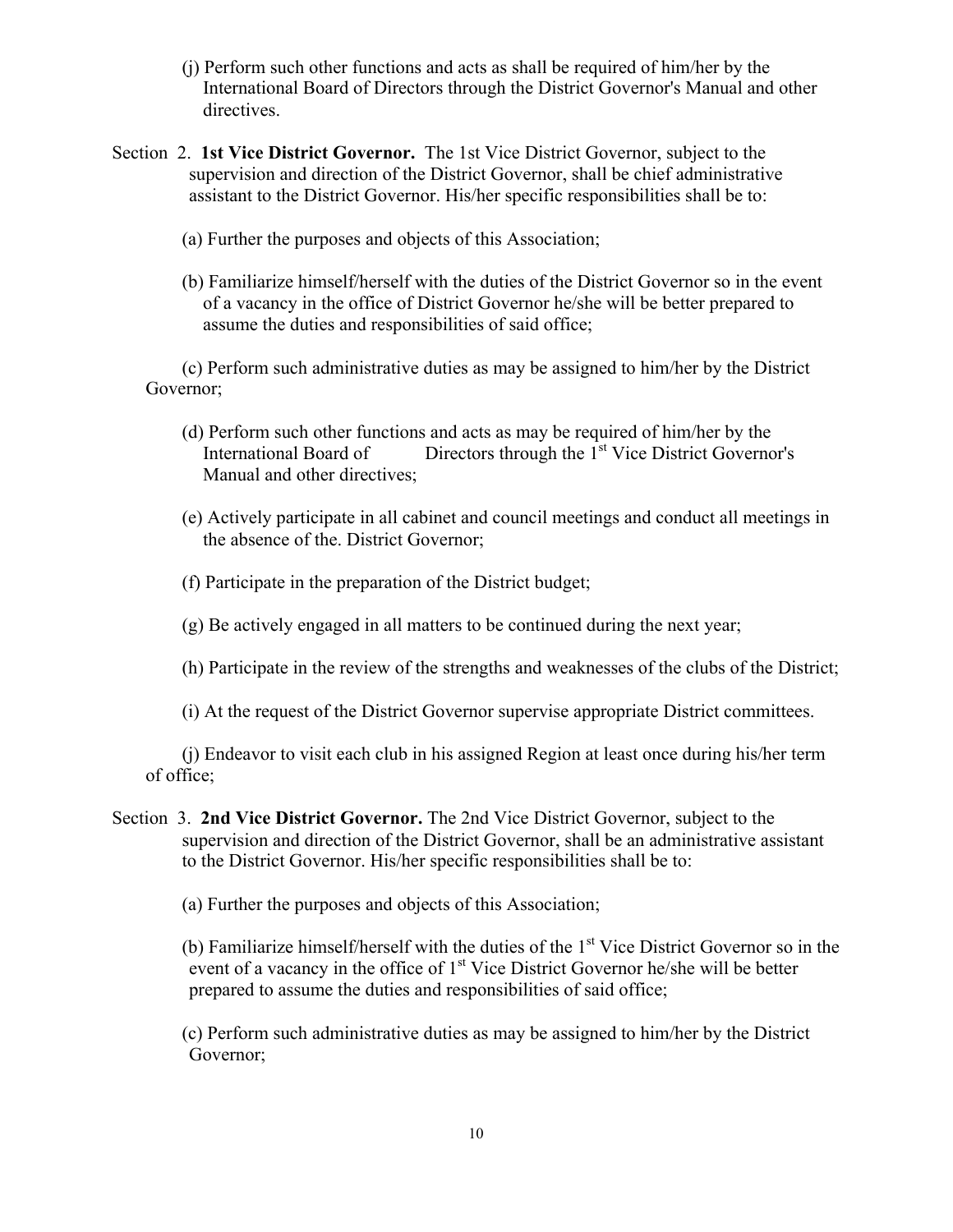- (d) Perform such other functions and acts as may be required of him/her by the International Board of Directors through the 1<sup>st</sup> Vice District Governor Manual and other directives;
- (e) Actively participate in all cabinet and council meetings and conduct all meeting in the absence of the District Governor and 1<sup>st</sup> Vice District Governor;
- (f) Participate in the preparation of the District budget;
- (g) Be actively engaged in all matters to be continued during the next year;
- (h) Participate in the review of the strengths and weaknesses of the clubs of the District;
- (i) At the request of the District Governor supervise appropriate District committees.

(j) Endeavor to visit each club in his assigned Region at least once during his/her term of office;

- Section 4. **Cabinet Secretary.** He/she shall act under the supervision of the District Governor. His/her specific responsibilities shall be to:
	- (a) Further the purposes and objects of this Association;
	- (b) Perform such duties as are implied by the title of said office, including but not by way of limitation the following:

1) Keep an accurate record of the proceedings of all meetings of the Cabinet, and forward copies of the same to all members of the Cabinet, and the office of Lions Clubs International;

2) Take and keep minutes of the District Convention and furnish copies of the same to Lions Clubs International, the District Governor;

3) Make reports to the Cabinet as the District Governor or Cabinet may require;

4) Keep minutes of all Cabinet and District meetings and permit inspection of the same by the District Governor, any Cabinet member, and any club (or any authorized agent of any of them) at any reasonable time for any proper purpose;

- (c) Perform such additional assignments as shall be given to him/her from time to time by the District Governor;
- (d) Perform such other functions and acts as may be required by the International Board of Directors through the Cabinet Secretary Manual and other directives.
- **Section 5. Cabinet Treasurer.** He/she shall act under the supervision of the District Governor. His/her specific responsibilities shall be to:
	- (a) Further the purposes and objects of this Association;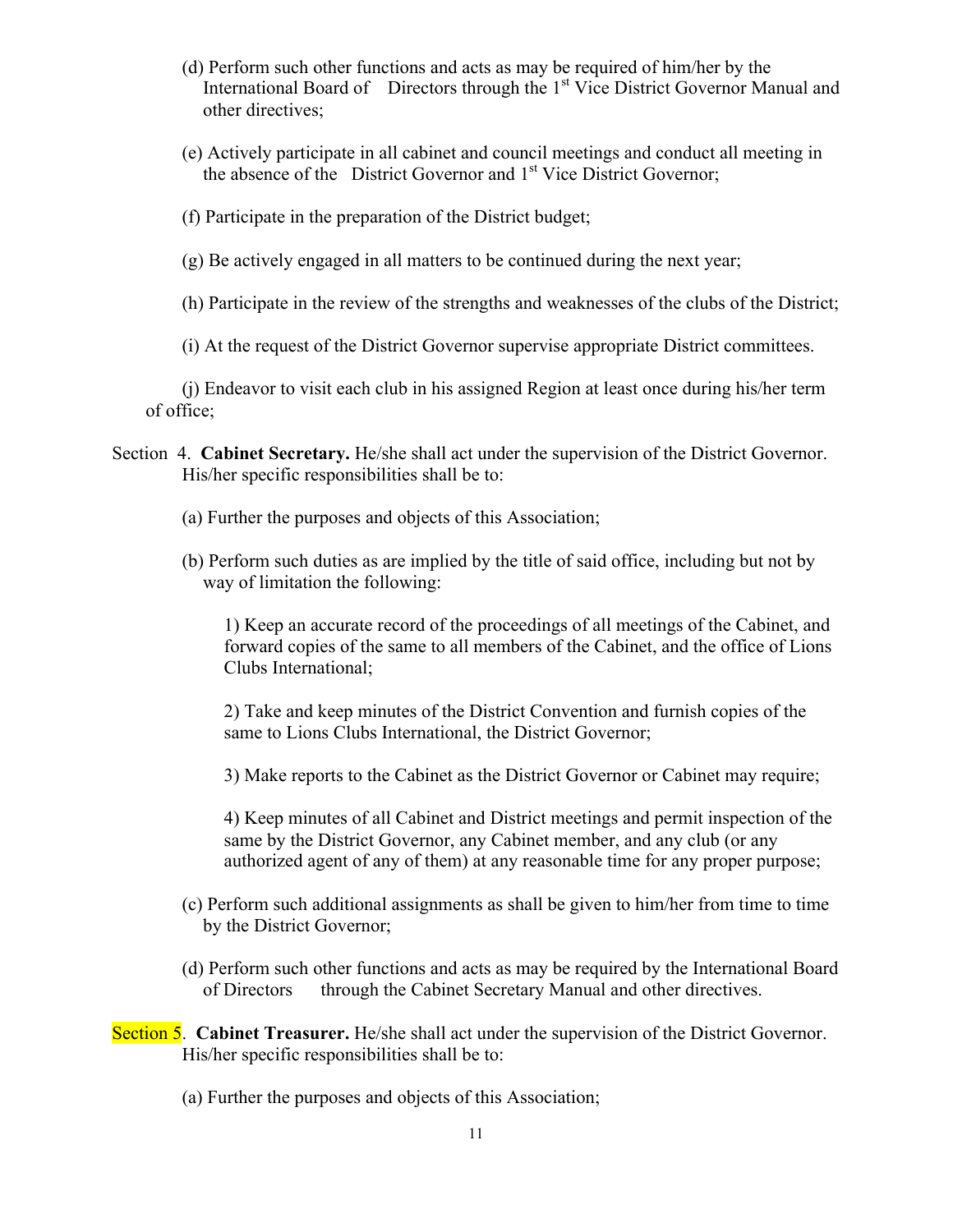(b) Perform such duties as are implied by the title of said office, including but not by way of limitation the following:

1) He/She shall receive all monies and deposit the same in a bank or banks approved by the District Cabinet, and pay out monies in payment of district obligations. All checks and vouchers shall be signed by the Treasurer;

2) Prepare all billings for semi-annual district dues and any other assessments the cabinet may deem necessary;

3) Prepare and submit quarterly financial reports, and prepare financial reports for the Cabinet and District Convention for the year;

4) All monies from whatever sources should be deposited in bank or banks approved by the cabinet. Treasurer should keep cash receipts records up to date;

5) Give bond for the faithful discharges of his/her office in such sum and such surety as determined by the District Cabinet;

6) Prepare and present a budget to the District Cabinet meeting in August, to be approved by the District Cabinet;

7) Keep the Cabinet and District well informed on the financial condition of the District;

8) Make a quarterly analysis of district receipts and distributions, and advise the District how this compares to the budget.

Section 6. **Region Chairman.** (If the position is utilized during the District Governor's term.) The Region Chairman, subject to the supervision and direction of the District Governor, shall be the chief administrative officer in his/her region. His/her specific responsibilities shall be to:

(a) Further the purposes and objects of this Association;

(b) Supervise the activities of the Zone Chairmen in his/her Region and such District Committee Chairmen as may be assigned to him/her by the District Governor;

(c) Play an active role in organizing new clubs and in strengthening weak clubs;

(d) Visit a regular meeting of each club in his/her Region at least once during his/her term of office, reporting his/her findings to the District Governor;

(e) Visit a regular Board of Directors Meeting of each club in his/her Region at least once during his/her term of office, reporting his/her findings to the District Governor;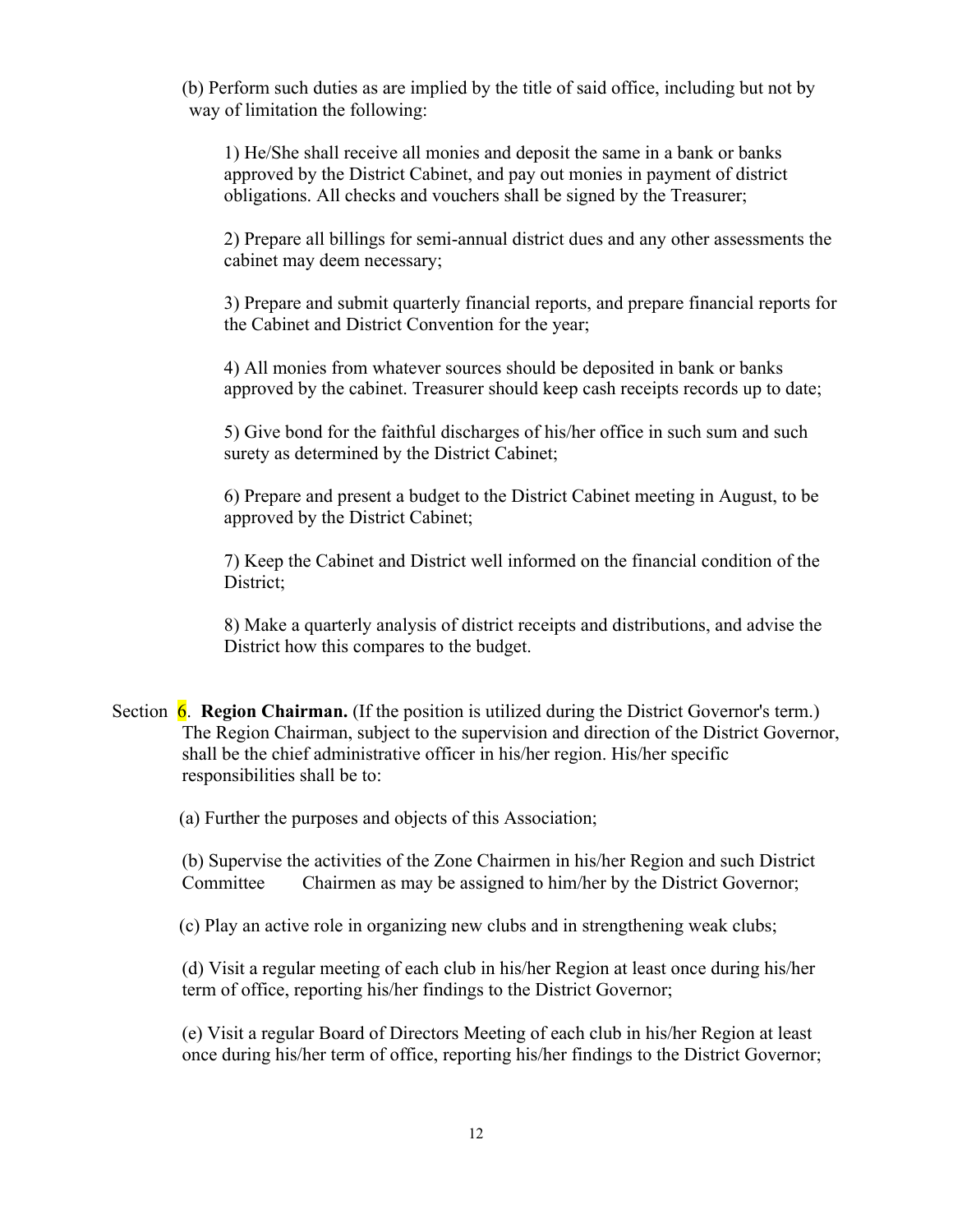(f) Endeavor to have every club in his/her Region operating under a duly adopted Club Constitution and By-Laws;

(g) Promote representation at International and District Conventions by at least the full quota of delegates to which clubs in his/her Region are entitled;

(h) Carry out such official visitations to club meetings and charter nights as shall be assigned to him/her by the District Governor;

(i) Perform such additional assignments as shall be given to him/her from time to time by the District Governor.

(j) Perform such other functions and acts as may be required of him/her by the International Board of Directors through the Region Chairman's Manual and other directives.

In the event the Region Chairman for any reason cannot or does not, in the judgment of the District Governor, perform the duties of his/her office, or in the event the office is for any reason vacated, the District Governor shall appoint a successor to serve for the unexpired term.

Section **7. Zone Chairman.** The Zone Chairman, subject to the supervision and direction of the District Governor and/or Region Chairman, (if utilized), shall be the chief administrative officer in his/her zone. His/her specific responsibilities shall be to:

(a) Further the purposes and objectives of this Association;

(b) Serve as Chairman of the District Governor's Advisory Committee in his/her Zone and as such Chairman to call regular meetings of said committee;

(c) Make a report of each District Governor's Advisory Committee meeting and send copies within five (5) days thereafter to Lions Clubs International and to the District Governor and Region Chairman (if utilized);

(d) Play an active role in organizing new clubs and keep informed on the activities and well-being of all clubs in his/her Zone;

(e) Represent each club in his/her Zone in any problems with District, Multiple District, or Lions Clubs International;

(f) Supervise the progress of District, Multiple District, and Lions Clubs International projects in his/her Zone;

(g) Endeavor to have every club within his/her Zone operating under a duly adopted Club Constitution and By-Laws;

(h) Promote representation at International and District Conventions by at least the full quota of delegates to which clubs in his/her Zone are entitled;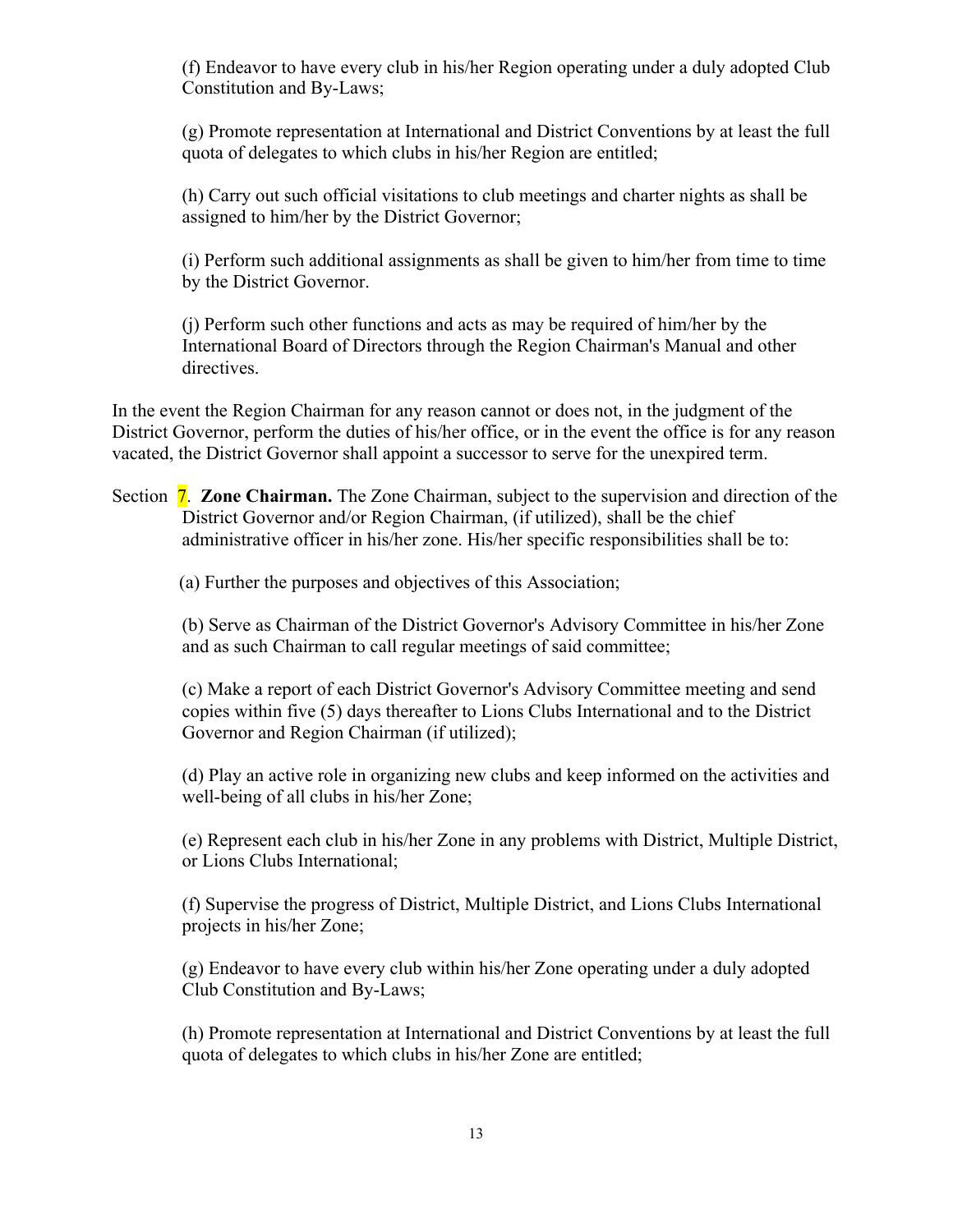(i) Visit a regular meeting of each club in his/her Zone once or more during his/her term of office, reporting his/her findings to the Region Chairman (if utilized)- particularly with respect to weaknesses he/she may have discovered. (Copy to District Governor);

(j) Perform such other functions and acts as may be required of him/her by the International Board of Directors through the Zone Chairman's Manual and other directives.

In the event the Zone Chairman for any reason cannot or does not, in the judgment of the District Governor, perform the duties of his/her office, or in the event the office is for any reason vacated, the District Governor shall appoint a successor to serve for the unexpired term.

Section 8. **District Governor's Cabinet.** The District Governor's Cabinet shall:

(a) Assist the District Governor in the performance of his/her duties and in the formulation of administrative plans and policies affecting the welfare of Lionism within the District;

(b) Receive, from the Region Chairmen (if utilized during the District Governor's term)or other assigned District Cabinet members, reports and recommendations which concern the Clubs and Zones.

- Section 9. **District Governor's Advisory Committee.** It shall assist the Zone Chairman in an advisory capacity; procure recommendations affecting the welfare of Lionism and the clubs in the Zone, and relay the same through the Zone Chairman to the District Governor and his/her Cabinet.
- Section 10. **District Governor's Honorary Committee.** It shall act under the direction of the District Governor in the promotion of harmony throughout the District. The Chairman of this Committee shall attend meetings of the Cabinet when requested by the District Governor.

#### **ARTICLE III Committees**

- Section 1. The Credentials Committee of the District Convention shall be composed of the District Governor, as Chairman, the Cabinet Secretary, the Cabinet Treasurer, and two other non-officers of the District appointed by the District Governor. The Credentials Committee shall have the powers and perform the duties set forth in ROBERT'S RULES OF ORDER, NEWLY REVISED.
- Section 2. The District Governor shall appoint, designate the Chairman of, and fill any vacancies occurring in the following District Convention Committees: Resolutions, Elections, Constitution and By-Laws, Rules, and International Convention. Each Region shall have at least one representative on each such committee. These committees shall perform such duties as the District Governor shall designate.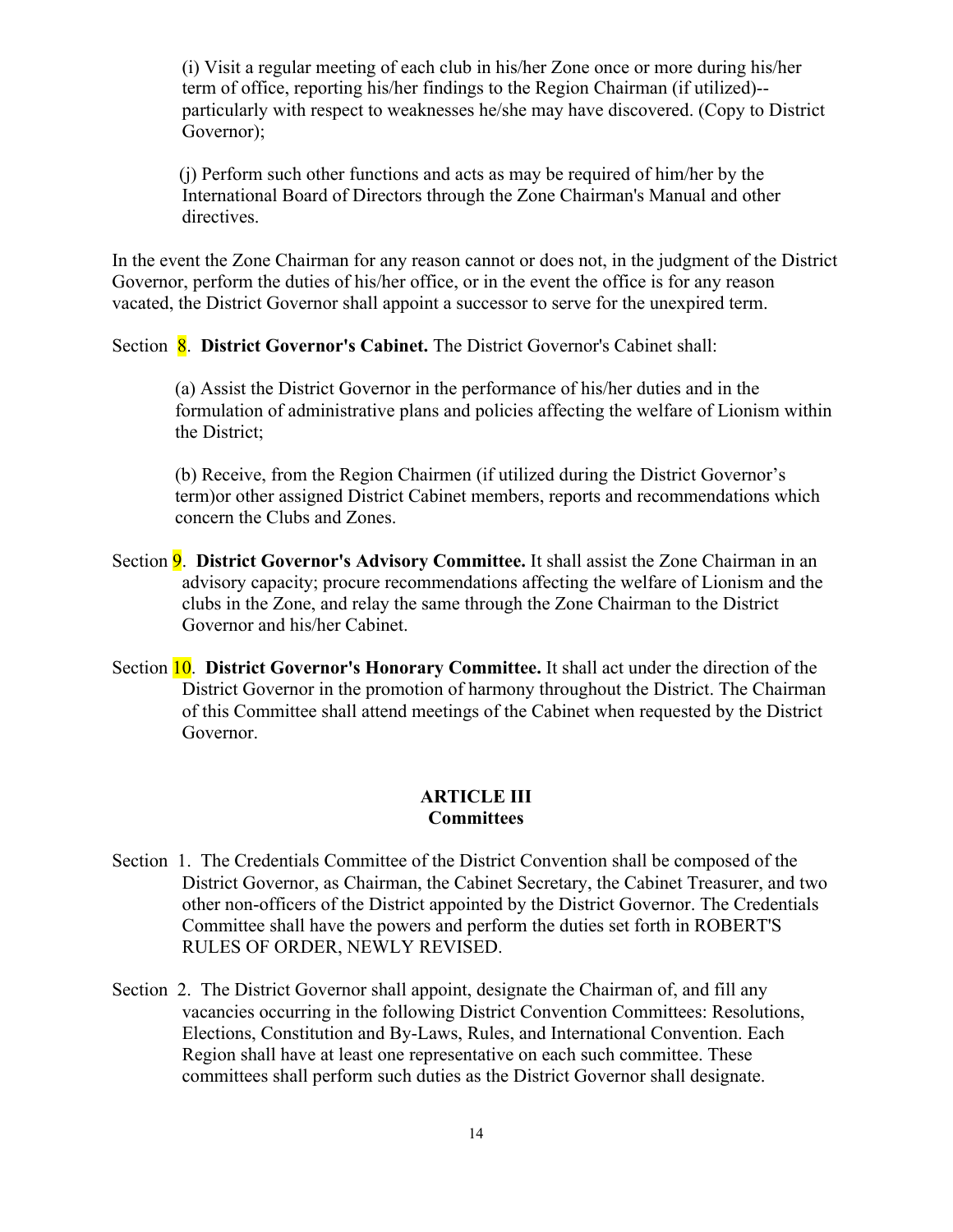# **ARTICLE IV Rules for Convention Procedure**

- Section 1. The District Governor shall arrange the Order of Business for the District Convention, and the same shall be the order of the day for all sessions.
- Section 2. Except as otherwise specifically provided in this Constitution and By-Laws, or in the Rules of Procedure adopted for a meeting, all questions of Order and Procedure in any District meeting or convention, any meeting of the District Cabinet, a Region, Zone, or member club, or of any other group or committee of any one of them shall be determined by ROBERT'S RULES OF ORDER, NEWLY REVISED.

# **ARTICLE V Nomination and Endorsement International Director and Second Vice-President Nominees**

- Section 1. Subject to the provisions of the International Constitution and By-Laws, any member of a Lions Club in the District seeking endorsement of a District convention as a candidate for the office of International Director or Second Vice-President shall:
	- (a) Deliver (by mail or in person) written Notice of Intention to seek such endorsement to the District Governor and, if this District is a Sub-District of a Multiple District, to the Multiple District Council Secretary-Treasurer, no later than January 9 prior to the convening date of the respective convention at which such question of endorsement is to be voted upon;
	- (b) Deliver with said Notice of Intention evidence of fulfillment of the qualifications for such office set forth in the International Constitution and By-Laws.
- Section 2. Each Notice of Intention so delivered shall be transmitted forthwith by the District Governor to the Nominating Committee of the respective Convention, which shall review and perfect the same by obtaining from each prospective candidate any additional evidence of such intention and qualifications as may be necessary under the International Constitution and By-Laws, and shall place in nomination at the respective Convention the name of each such prospective candidate who has fulfilled said procedural and Constitutional requirements.
- Section 3. Each such nominee for endorsement shall be entitled to one seconding speech of no more than three (3) minutes duration.
- Section 4. The vote on the question of endorsement shall be by secret written ballot, unless there shall be only one nominee seeking the same, in which event a voice vote may be taken. The nominee receiving a majority of the votes cast shall be declared endorsed (elected) as the candidate of the convention and District. In the event of a tie vote, or failure of one nominee to receive the required majority, on any ballot, balloting shall continue until one receives the required majority of the votes cast.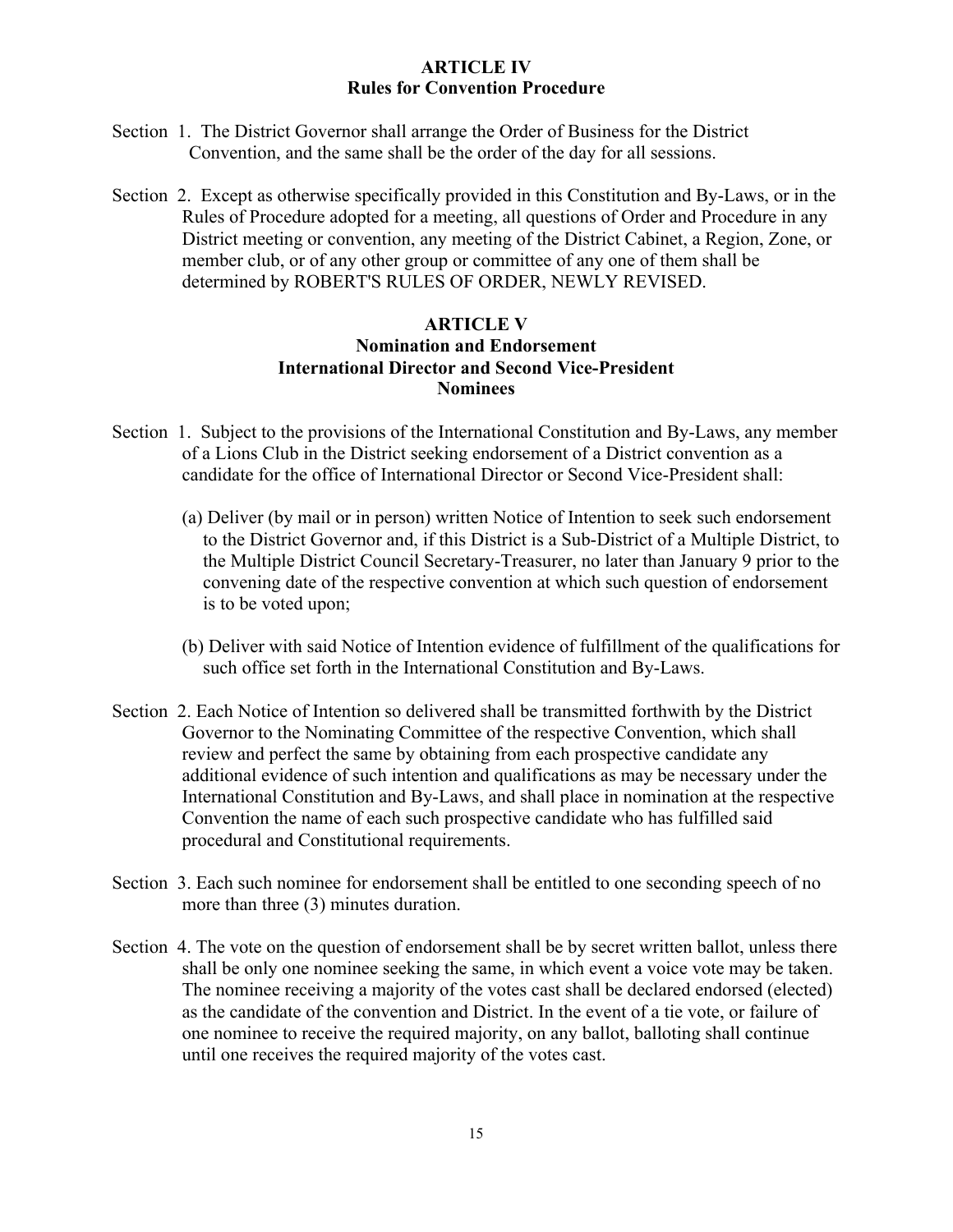- Section 5. Certification of Endorsement by the respective convention shall be made in writing to the International Office by the District officials designated, and in accordance with the requirements therefor set forth, in the International Constitution and By-Laws.
- Section 6. No endorsement of any candidacy of any member of a Lions Club in this District shall be valid unless and until the provisions of this Article V have been met.

## **ARTICLE VI Fiscal Year**

Section 1. The fiscal year of this District shall be from July 1 to June 30.

# **ARTICLE VII Amendments**

- Section 1. These By-Laws may be amended only at a District Convention, by resolution reported by the Convention Committee on Constitution and By-Laws and adopted by a majority of the votes cast.
- Section 2. No amendment shall be so reported or voted upon unless the same shall have been furnished in writing to each club no less than thirty (30) days prior to the convening date of the Annual Convention with notice that the same will be voted upon at said Convention.
- Section 3. Each amendment shall take effect at the close of the Convention at which adopted unless otherwise specified in the amendment.

#### **ARTICLE VIII**

This Constitution and By-Laws shall take effect at the close of the District Convention at which the same is adopted by the affirmative vote of two-thirds  $(2/3)$  of the votes cast.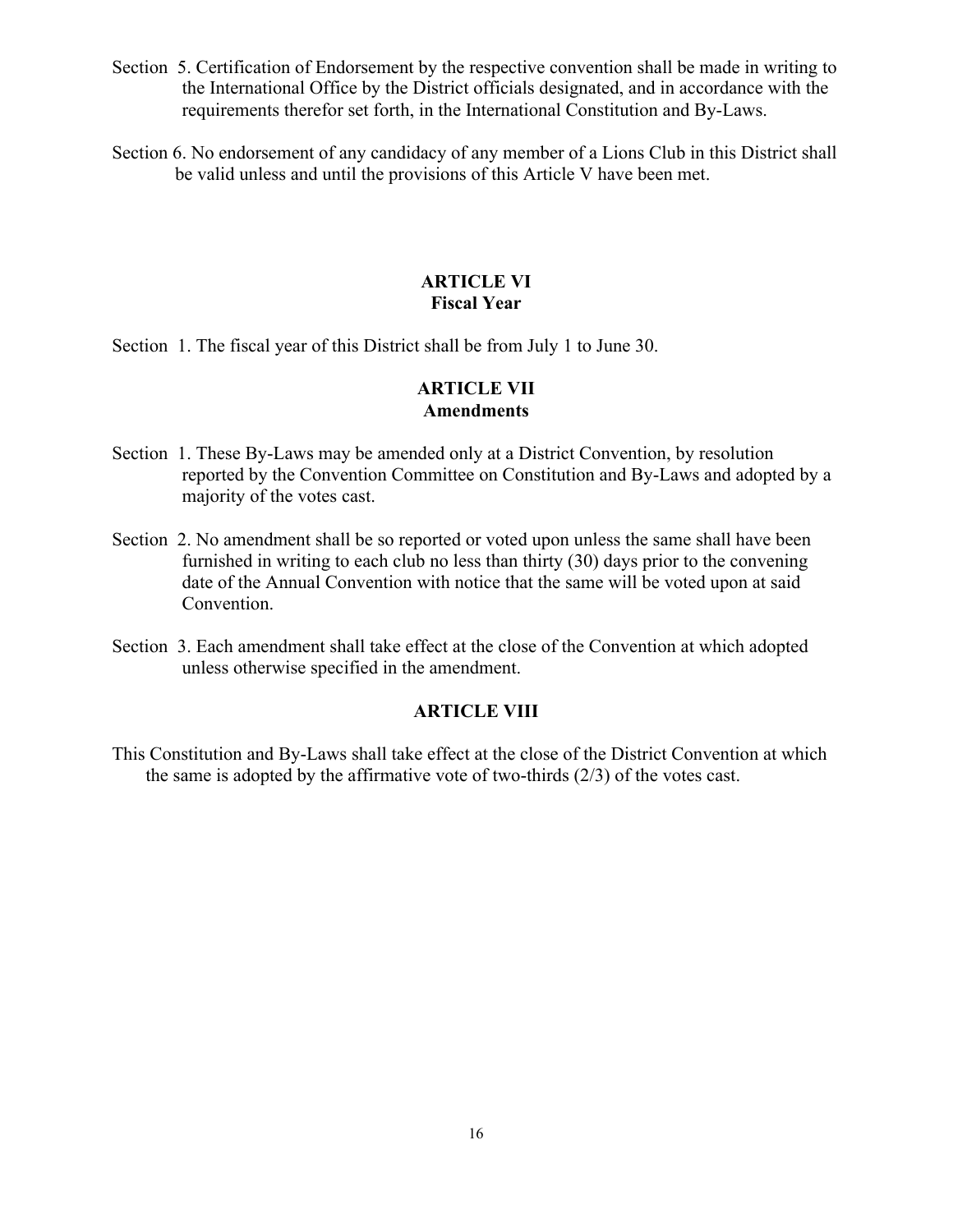# **EXHIBIT A**

# **RULES OF PROCEDURE DISTRICT 13-B CONVENTION**

- **Rule 1.** The District Governor shall arrange the order of business for the District convention. Except for registration and certification hours, which may not be changed, deviation from the announced order of business shall be made only by consent of three-fourths (3/4) of the certified delegates assembled at any session at which a quorum is present. A majority of those certified delegates present in person at any session shall constitute a quorum.
- **Rule 2.** Except as otherwise provided in the Lions Clubs International Constitution and By-Laws, the District 13-B Constitution and By-Laws, national custom and practice, or these rules, Robert's Rules of Order, Newly Revised, shall govern all questions of order and procedure.
- **Rule 3.** (a) The credentials committee shall be composed of the District Governor, as chairman, the cabinet secretary, the cabinet treasurer, and two other non-officers of the district appointed by the District Governor; provided, however, the District Governor may designate any other committee member as chairman. The credentials committee's primary responsibility shall be to verify club delegate credentials. In carrying this out responsibility, the credentials committee shall have the powers and shall perform the duties as established by national custom and practice or as set forth in Robert's Rules of Order, Newly Revised.

(b) The registration and certification of delegates shall occur on the day(s) of between the hours of and  $\qquad \qquad$  .

(c) The number of certified delegates shall be announced to the convention upon close of certification and prior to the commencing of voting.

**Rule 4.** (a) Prior to the convention, the District Governor, unless otherwise provided, shall appoint, and designate the chairman of, a nominations committee consisting of three (3) members. It shall be the committee's responsibility to review the qualifications of each nominated candidate and rule on the eligibility of the same.

(b) Candidate may withdraw from the contest at any time prior to the issuance of the final report of the nominations committee.

**Rule 5.** Replacement of delegates and alternate delegates.

(a) To replace a delegate and/or alternate delegate already certified, the replacement must surrender the copy of the credential certificate issued to the member he/she is replacing.

(b) On the day of voting, a duly certified alternate delegate shall be allowed to obtain a ballot and vote in lieu of a duly certified delegate from the same Lions Club by presenting his/her copy of his/her alternate credential certificate together with the copy of the certified delegate's credential certificate to the voting personnel at which time the voting personnel will make the necessary notation on the credential records marking that a substitution has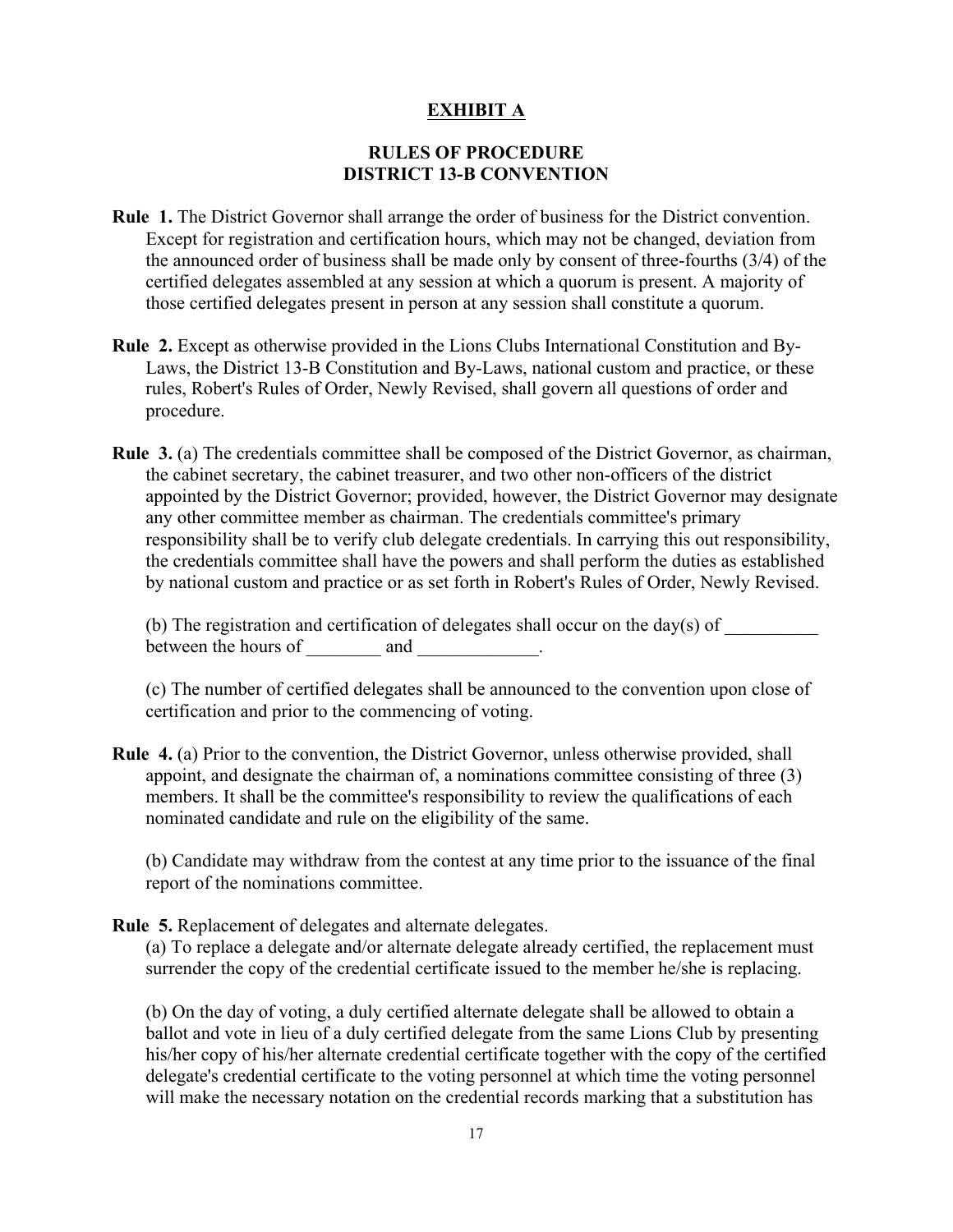been made on the respective club's delegate entitlement. Alternate delegates who were not certified cannot replace a certified or uncertified delegate.

- **Rule 6.** Nominations for the office of District Governor, 1st Vice District Governor2nd Vice District Governor, and such other offices to be filled by the convention shall be limited to nominating/seconding speeches not to exceed eleven (11) minutes for each nominee.
- **Rule 7.** (a) Prior to the convention, the District Governor shall appoint, and designate the chairman of, an elections committee consisting of three (3) members. Each duly nominated candidate shall also be entitled to designate one (1) observer through his/her club. The observers may oversee election procedures only, but may not participate directly in the committee's decision making.

(b) The elections committee shall be responsible for the preparing of elections materials, vote tabulation, and resolving questions concerning the validity of individual ballots. The committee's decision shall be final and binding.

(c) The elections committee shall prepare a comprehensive report of the election results containing the following components: date, time, and place of election; specific voting results by candidate; signature of each committee member and observer. The District Governor, council chairman, and all candidates shall be provided a copy of the committee's report.

#### **Rule 8.** Voting.

(a) Voting will take place at a predetermined location and time.

(b) To secure a ballot card, the delegate shall present his/her credential certificate to voting personnel for verification. Once verified, the delegate shall be issued a ballot.

(c) The voter shall indicate his/her vote by placing a mark in the appropriate location by the name of the candidate of his/her choice. The mark must be placed in the proper location to constitute a vote. Any ballot containing votes for more than the specified number of offices to be filled in any section shall be declared invalid to that particular section.

(d) A simple majority vote shall be necessary to elect the District Governor. If a simple majority vote is not received in the election of District Governor, a vacancy shall occur and Article IV, Section 7(d) of the International Constitution shall apply, and subsection (e) of this rule shall be followed.

(e) A simple majority vote shall be necessary to elect all other candidates. In the event any one candidate shall fail to receive the required number of votes to be elected after three (3) ballots, the winner will be decided by chance.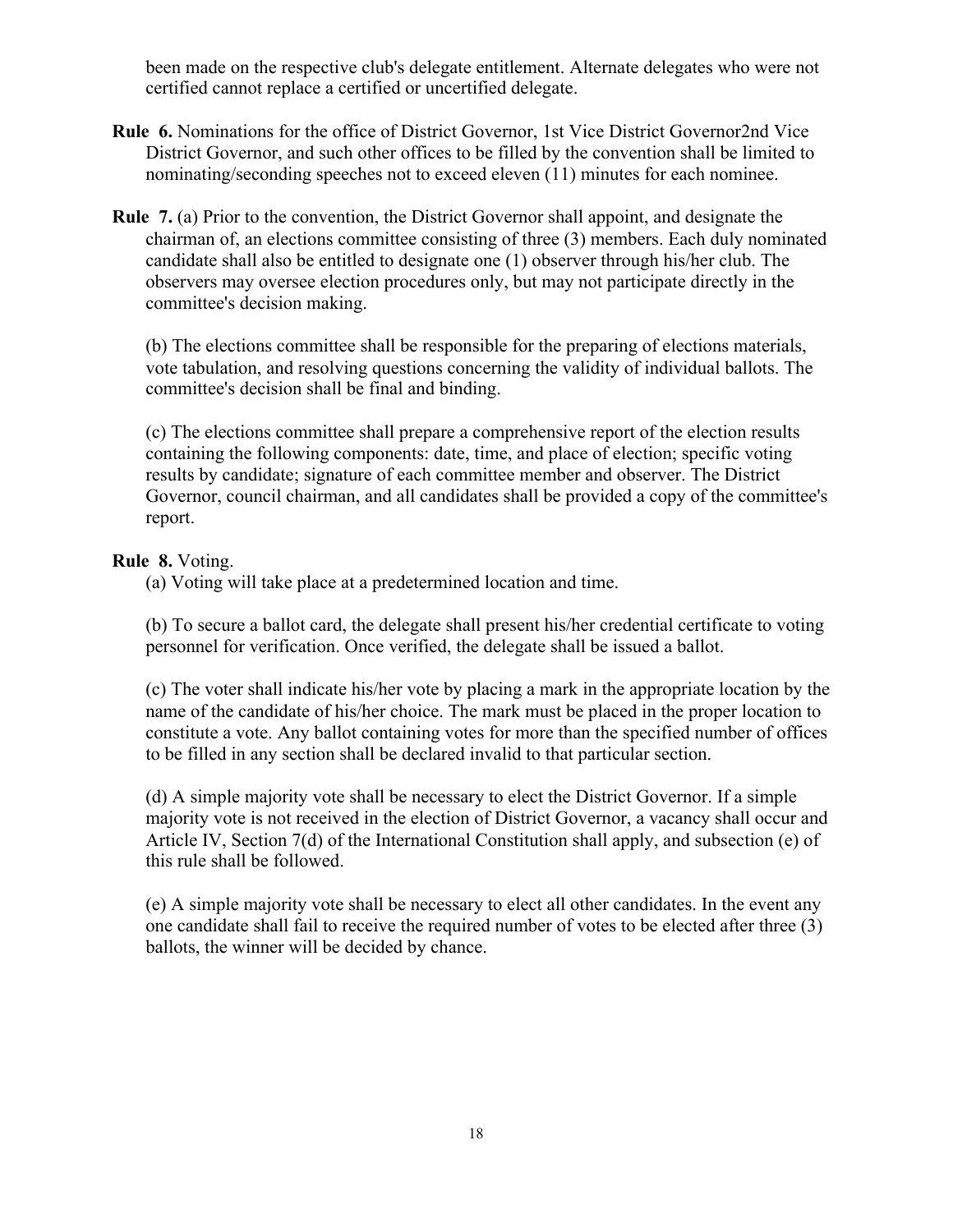# **EXHIBIT B**

## **RULES OF PROCEDURE SPECIAL MEETING TO RECOMMEND A LION FOR APPOINTMENT AS DISTRICT GOVERNOR**

- **Rule 1.** In the event a vacancy arises in the office of District Governor, it shall be the duty of the Immediate Past District Governor, or if not available, the most recent Past District Governor who is available, upon notification from the International office, to convene a meeting of all members of the existing Cabinet and all Past International Presidents, Past International Directors, and Past District Governors **who are members in good standing of a chartered Lions Club in the District** for the purpose of recommending a Lion for appointment by the International Board of Directors.
- **Rule 2.** Written invitations to this meeting shall be sent as soon as possible so that the meeting is held within the required **fifteen (15) days** of receipt of notification. The Immediate Past District Governor, as the meeting's chairman, shall have the authority to select the meeting site, date, and time. However, he/she shall use his/her best efforts to select a centrally located meeting venue, and schedule the meeting at a convenient date and time within the required **fifteen (15) days.**
- **Rule 3.** The chairman shall maintain a **written** attendance roster.
- **Rule 4.** Each Lion who is entitled to attend the meeting may make one nomination of his/her choice from the floor.
- **Rule 5.** Each such nominee shall be entitled to one seconding speech, only, in his/her behalf of not more than three (3) minutes in duration, and may speak personally for five (5) additional minutes. When each nominee has had an opportunity to present his/her remarks, the chairman shall declare the nominations closed. No additional nominations shall be accepted after the close of nominations.

# **Rule 6. Voting.**

(a) Voting will occur immediately after the close of nominations.

(b) Voting will be by written ballot unless a majority of the members attending the meeting select another voting method.

(c) The member shall indicate his/her vote by writing the name of his/her choice on the ballot. Any ballot containing votes for more than one nominee shall be declared invalid.

(d) A simple majority vote shall be necessary to recommend a member for appointment as District Governor. In the event any one candidate shall fail to receive the required number of votes to be selected after three (3) ballots, the winner will be decided by chance.

**Rule 7.** At the conclusion of the meeting, but in no event more than **seven (7) days** after the conclusion of the meeting, the chairman will forward a written report of the voting results to the International office together with evidence of invitations sent and attendance at the meeting.